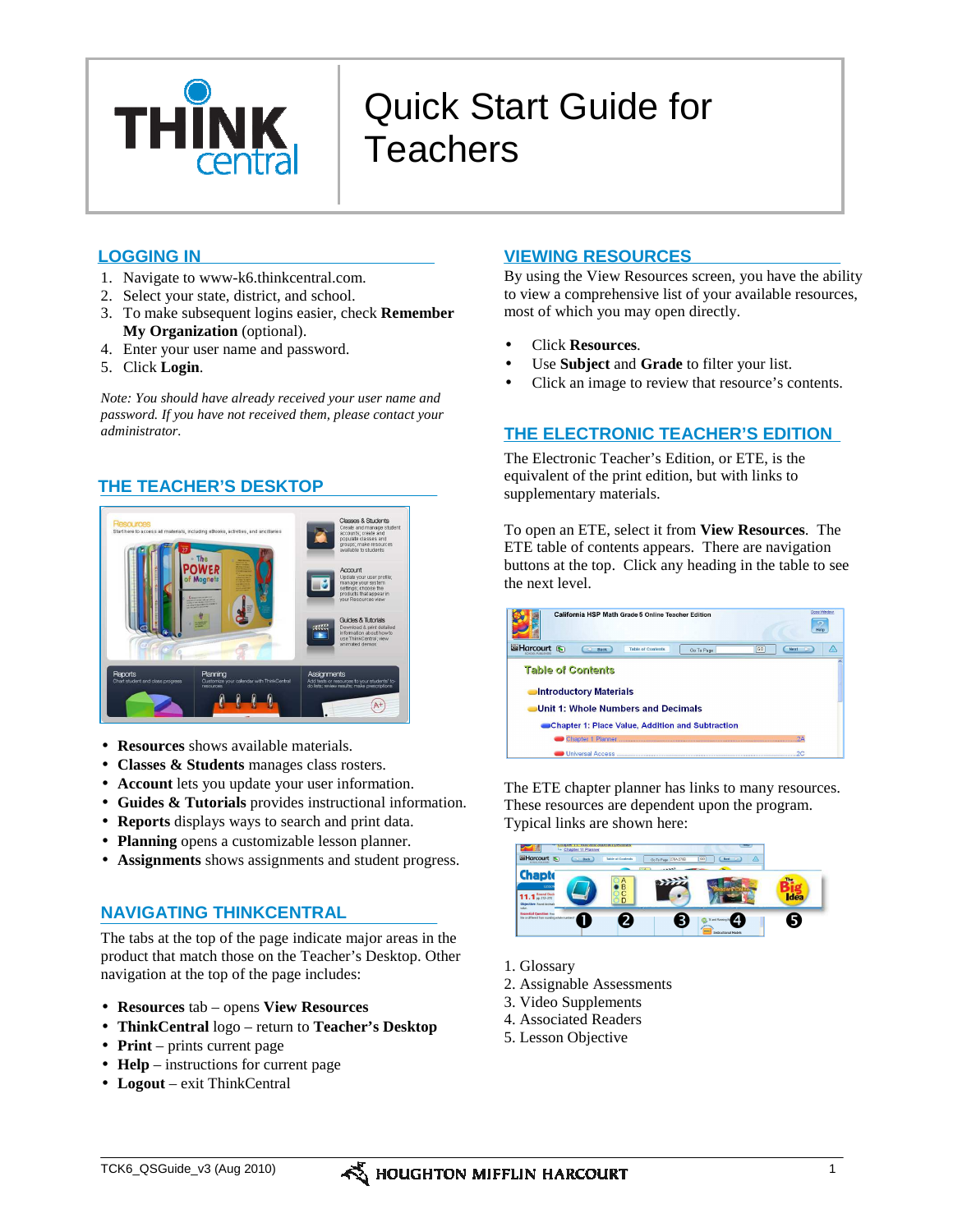# **MANAGING CLASSES**

To create or modify a class, select **Classes & Students** from either the Teacher's Desktop or the top navigation menu on any page.

- **View Class Roster** displays students in the class.
- To edit the class, click on a class name.
- To add a new class, click **Add Class.**

# **ADDING INDIVIDUAL STUDENTS**

Select **Classes and Students** from either the Teacher's Desktop or the top navigation menu, and then, from the left navigation box, select **Manage Students**.

*Note: The ability to create student accounts may be limited to administrators* 

- 1. Click **Add…**
- 2. Using the Title dropdown, enter the salutation (optional).
- 3. Enter the student's **First Name**.
- 4. Enter the student's **Middle Initial** (optional).
- 5. Enter the student's **Last Name**.

| User type:      | Student                |
|-----------------|------------------------|
| School:         | ZZ Harcourt Review D A |
| Title:          | None                   |
| First name:     |                        |
| Middle initial: |                        |
| Last name:      |                        |

- 6. Enter a unique user name in the **User Name** field.
- 7. Enter a 5-32 character **Password**.
- 8. **Retype Password** to confirm it.

*Note: This is the name and password that the student will use to log in to the system, so make sure you make note of the information.* 

| User name:       | Up to 32 characters |
|------------------|---------------------|
| Password:        | Up to 32 characters |
| Retype password: | Up to 32 characters |

If your school has student ID numbers, you can enter that information in the **Student ID** field.

- Select the grade using the **Grade** dropdown field.
- Enter NCLB data as desired.
- To save the student's data and create the new account, click **Add**.

### **ADDING A CLASS**

The **Add Class** page is divided into two main sections.

The top of the page contains details of the class, including the class name and description.

The second portion of the page is a list of HMH products that are available to you. To make any product appear in the class library for students to browse, check the box next to its name and click **Save**.

| Class Name:    | Description:                                                               |               |
|----------------|----------------------------------------------------------------------------|---------------|
| Grade:         | ×<br>Select a grade                                                        |               |
| Period:        | All                                                                        |               |
| <b>Include</b> | Check the programs or products to put in the students' library:<br>Product | <b>ISBN</b>   |
| ш              | HSP Science Online Assessment G1                                           | 9780153832468 |
| п              | Tennessee Science Online TE G1                                             | 9780153832413 |
|                | Student eBook Grade 1                                                      | 9780153612596 |
| п              | Unit Resources Folder G1                                                   | 9780153852527 |
|                | Student eBook Grade 2                                                      | 9780153612602 |
| п              | Student eBook Grade 3                                                      | 9780153612619 |
|                | Professional Development Videos for Podcasting                             | 9780153613173 |
| П              | Professional Development Videos for Podcasting                             | 9780153613173 |
|                | Harcourt Mega Math GK-6                                                    | 9780153663963 |
|                | Harcourt Mega Math GK-6                                                    | 9780153663963 |

- 1. Enter a name for the class in the **Class Name** field.
- 2. Select a grade from the **Grade** dropdown list.
- 3. Type in the class period in the **Period** field.
- 4. Describe the class in the **Description** field.
- 5. Select the products for use in the class.
- 6. To save changes without creating a roster, click **Save.**
- 7. To create a roster, click **Assign Students**.

# **ASSIGNING STUDENTS TO A CLASS**

Click **Assign Students** on the Add Class page.

| Find students                                                      |     |                                                                                                             |               |
|--------------------------------------------------------------------|-----|-------------------------------------------------------------------------------------------------------------|---------------|
| Select students from grade:                                        | All |                                                                                                             | Clear<br>Find |
| Havenski, Sara<br>Johnson, Pam<br>Johnson, Sara<br>Richards, Henry |     | Sea, Nicole<br>Smith, Dan<br>Add All >><br>Smith, Gary<br>Add<br><remove<br>&lt;&lt; Remove All</remove<br> |               |
|                                                                    |     |                                                                                                             |               |

- Choose grade from **Select Students from Grade**.
- Click **Find**.
- Use **Add All/Add** to assign students.
- Use **Remove All/Remove** to remove students.
- To save your changes, click **Done.**
- To return to the previous page, click **Edit Class.** *Note: Clicking Edit Class before saving will erase any changes you've made on this screen. To save your changes, click Done.*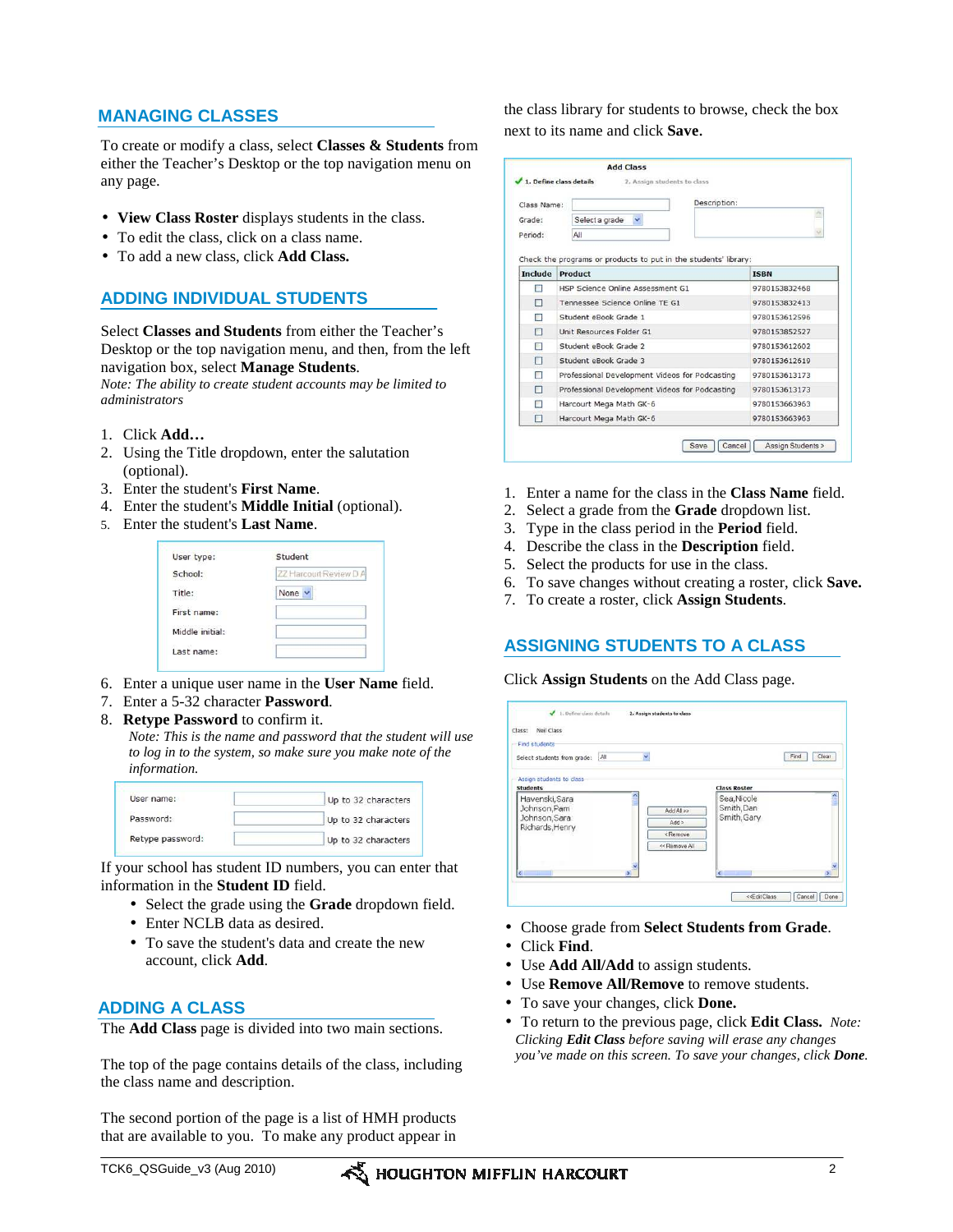# **USING THE PLANNER**

#### To view the lesson planner, click **Planning.**

| $\overline{\nu}$<br>г<br>Math<br><b>Reading</b>                | х<br>Science                                         | Social Studies<br>Art                                  | л<br>г<br>Health.<br>Custom<br>Add To Monday<br>Add<br>э        |
|----------------------------------------------------------------|------------------------------------------------------|--------------------------------------------------------|-----------------------------------------------------------------|
|                                                                |                                                      |                                                        | Thursday od 25                                                  |
| Monday on 22<br>+ Math<br>$\overline{\phantom{a}}$             | Tuesday on 22<br>-------------------------<br>- Math | Wednesday on 24<br>-------------------------<br>- Math | <b>Assignment Due</b><br>----------------------<br><b>HMath</b> |
| - Reading<br>$\tilde{\phantom{a}}$                             | <br>- Reading                                        | ,,,,,,,,,,,,,,,,,,,,,,,<br>Reading                     | -----------------------<br>Reading                              |
| <b><i><u>UNITED WATER CONTINUES.</u></i></b><br>- Science<br>× | <b><i>CONTRACTORSKING</i></b><br>- Science           | <b>With Communication</b><br>Science                   | **************************<br>Science                           |
|                                                                |                                                      |                                                        |                                                                 |

Before you can schedule a lesson, exam, or activity, you first need to create a teaching block.

- 1. Select one or more subject blocks from the list.
- 2. Select a day from the **Add To** field and click **Apply**.
- 3. Repeat this process to schedule each day.

You may also:

- Move blocks by clicking and dragging them.
- Delete blocks by dragging them to the trashcan.
- See details using the plus  $(+)$  or minus  $($ ) icons.
- Edit a block by clicking on the small pencil.
- View Assignments Due by clicking the large pencil.
- Set defaults by clicking **Apply Weekly Blocks**.

### **SCHEDULING INTO THE PLANNER**

You can schedule a lesson, test, or activity into your planner by selecting **Schedule** from within a search results page, or from links within the Electronic Teacher's Edition.



- Select the checkboxes next to the resource name(s).
- Using the *Schedule in teaching blocks* area:
	- 1. Select a date, then click **Go**.
	- 2. Use the **Add to block** list to select a block.
	- 3. Click **Schedule**.

### **EXPLORING HMH CONTENT**

Select **Search** from the left panel on the Planning page.

Program materials that are available through **Search** include teacher editions, student editions, assessments, ancillaries, leveled readers, worksheets, and more.

#### **SEARCHING RESOURCES**

|                   | Search              |                       |                          |
|-------------------|---------------------|-----------------------|--------------------------|
| <b>Resources</b>  | <b>Standards</b>    | <b>Readers Online</b> |                          |
| Subject:          | Ÿ<br>Mathematics    |                       |                          |
| Grade:            | Grade 4             | $\ddot{\phantom{0}}$  |                          |
| <b>Resources:</b> | iTools Intermediate |                       | $\overline{\phantom{a}}$ |
|                   |                     |                       | Find<br>Clear            |

To search resources, click the **Resources** tab and then:

- 1. Select a subject from the **Subject** dropdown list.
- 2. Select a grade from the **Grade** dropdown list.
- 3. Select a resource from the **Resources** list.

#### 4. Click **Find**.

From the search results page you can preview a resource by clicking on any name in the list. You can also schedule the resource to your lesson planner or assign the resource to a student, group, or class.

#### **SEARCHING STANDARDS**

To search for all standards-based HMH materials, click on the **Standards** tab, and then:

- 1. Select **Browse Standards Sets**.
- 2. Select a subject from the **Subject** dropdown list.
- 3. Select a grade from the **Grade** dropdown list.
- 4. Select up to 5 Resources from the **Resources** list.
- 5. Click **Browse**.

To search for HMH materials correlated to standards that contain a specific term:

- 1. Select **Word Search** as the Search Type.
- 2. Type a keyword in the **Match on word(s)** field.
- 3. Follow the rest of the steps above.

The results page will contain a list of standards and the HMH materials they are correlated with.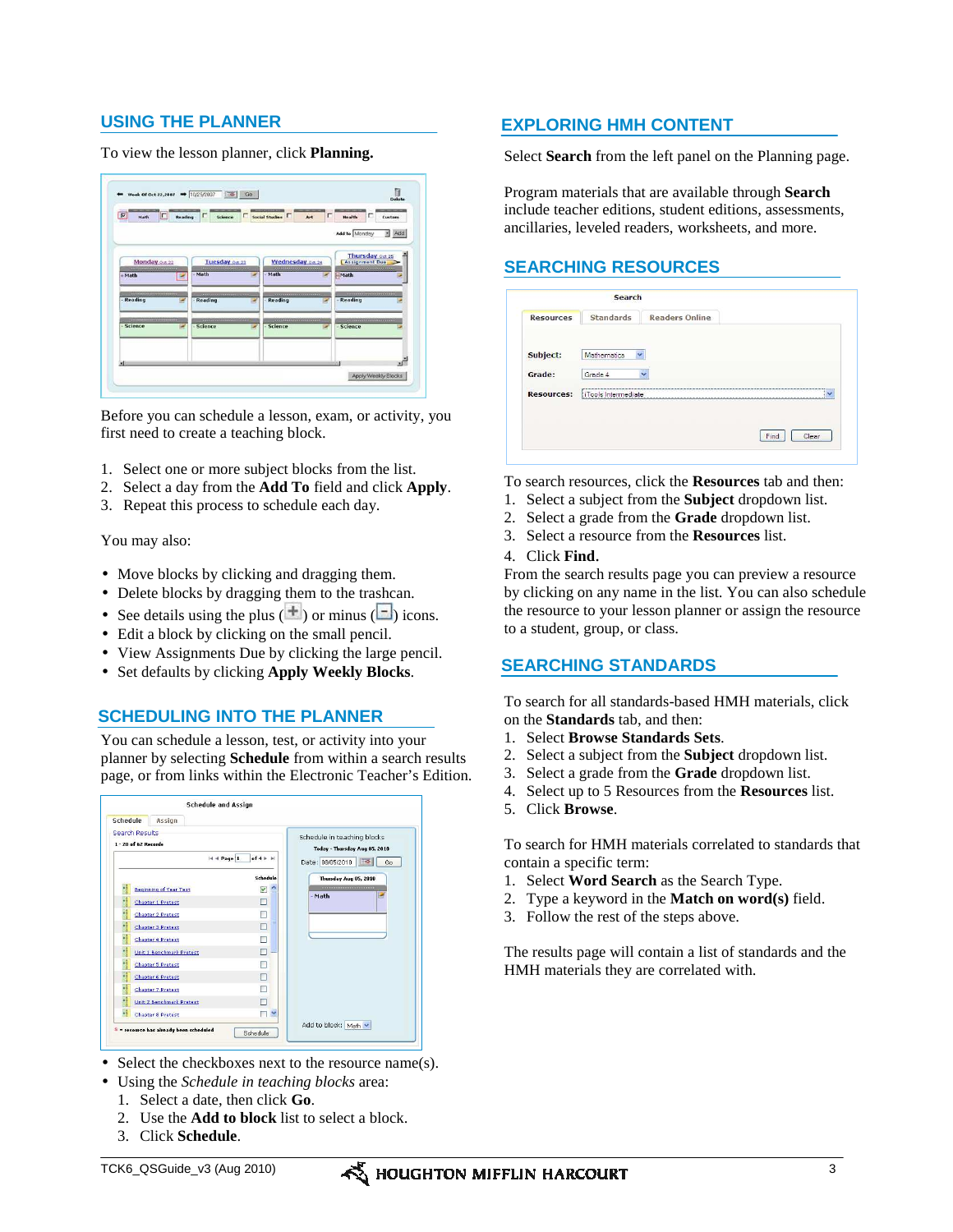# **SEARCHING READERS**

To search for a specific reader, click the Readers Online tab, and then enter information such as the title, author, ISBN or keyword. To narrow the search and get more specific results, choose additional criteria such as grade level, program, reader level, etc.

All fields on the Readers Online search screen are optional.

| Resources<br><b>Standards</b> | <b>Readers Online</b>                              |
|-------------------------------|----------------------------------------------------|
| About the Readers             |                                                    |
| Reader title:                 | ISBN:                                              |
| Author:                       | Keyword:                                           |
| Grade level:                  | From Grade 5<br>$\checkmark$<br>To<br>Grade 6<br>Y |
| Program:                      | $\checkmark$<br>Any                                |
| Reader level:                 | $\mathbf{v}$<br>Anv                                |
| Reading skills:               | Any $\vee$                                         |
| Reading Recovery level:       | Any $\vee$                                         |
| Guided Reading level:         | Any $\vee$                                         |
| DRA level:                    | $44 \times$                                        |
| Lexile level:                 | From Any Y<br>Any $\vee$<br>To                     |
| Genre:                        | Narrative Nonfiction V                             |
|                               | Any $\vee$                                         |
| Language:                     |                                                    |

The Readers Search results page shows the details about each book. Click any criteria to sort your results (e.g., Reader level), or view any book by selecting **Click to Open** under the book cover.

### **CREATING AN ASSIGNMENT**

There are several ways to make an assignment:

- Select a resource from the Electronic Teacher's Edition and, from the pop-up menu, choose **Assign**.
- Use **Search** to locate a resource and then, from the Assign tab in the Search Results, select a resource and click **Assign**.
- From the **View Assignments** page, click **Add Assignment**.

|                       | <b>Add Assignment</b>               |                                |
|-----------------------|-------------------------------------|--------------------------------|
| Student information   |                                     |                                |
| Assignment name:      |                                     |                                |
| Student instructions: | Do                                  |                                |
| Add:                  | Select a Resource Type              | Go<br>$\overline{\phantom{a}}$ |
|                       | Extra Practice, Chapter 1 (Student) | ×                              |

To activate the assignment:

- 1. Create a name in the **Assignment Name** field.
- 2. Enter directions in the **Student Instructions** field.
- 3. Select a Resource Type to **Add** a resource.
	- **Searchable Resource** means those available online.
	- **Text Only** is a text instruction or information.
	- **URL** is an external link to another web site.
- 4. Select a class from the **Class** list.
- 5. Select a group from the **Group** list. (Optional)

A list of available students appears:

| <b>Available Students</b>    |          |    |                                                              |                 |     | <b>Students in Assignment</b> |
|------------------------------|----------|----|--------------------------------------------------------------|-----------------|-----|-------------------------------|
| Ahuja, Gagan                 |          |    |                                                              | Gire, P K       |     |                               |
| Bradlee, Ben<br>Jain, Sakhil |          |    | Add All >>                                                   |                 |     |                               |
|                              |          |    | Add                                                          |                 |     |                               |
|                              |          |    | <remove< td=""><td></td><td></td><td></td></remove<>         |                 |     |                               |
|                              |          |    | < <remove all<="" td=""><td></td><td></td><td></td></remove> |                 |     |                               |
| Available date:              | 03/10/09 | 服务 | Due date: 03/17/09                                           |                 | 田中  |                               |
| Times Available: Any Time    |          | Ÿ  | From:                                                        | AM <sub>2</sub> | To: | AM S                          |

- 1. Use **Add** or **Add All** to assign students.
- 2. Use **Remove** or **Remove All** to remove students.
- 3. Choose the **Available Date**.
- 4. Select the assignment's **Due Date**.
- 5. If you select a time from the *Times Available* list, then fill in the **From** and **To** entry fields.
- 6. To complete the assignment, click **Save**.

### **CREATING AN ASSESSMENT ASSIGNMENT**

Published exams can be found by searching the Online Assessments. To begin your search, click **Search** from the left navigation on the Planning tab, or the **Add Test** button from the View Assignments screen.



The **Assign** tab in the search results will list the individual assessments available. Choose one and click **Assign**.

Then choose these additional options:

- **Password to Access the Assessments** sets a password that students must use to take a test. *Passwords, which cannot contain any special characters, must be between 5 - 20 letters and/or numbers.*
- **Allow Students to Pause the Assessment** allows students to pause tests and return.
- Select Sections displays all sections on the test.
- **Viewing Results** displays the correlated standard from the selected standard set for each test item.
- **Save** assigns the exam to the student.

|                    | <b>Taking the Assessments</b> |        |                      |
|--------------------|-------------------------------|--------|----------------------|
| Password to        |                               |        |                      |
| access the         |                               |        |                      |
| assessments:       |                               |        |                      |
| Allow              |                               |        |                      |
| students to        | O Yes<br>ONO                  |        |                      |
| pause the          |                               |        |                      |
| assessments:       |                               |        |                      |
| Sections included: |                               | 1 of 1 | Select sections      |
| <b>Viewing</b>     |                               |        |                      |
| <b>Results:</b>    |                               |        |                      |
| Standard           | Select standard set           |        | $\ddot{\phantom{0}}$ |
| Set:               |                               |        |                      |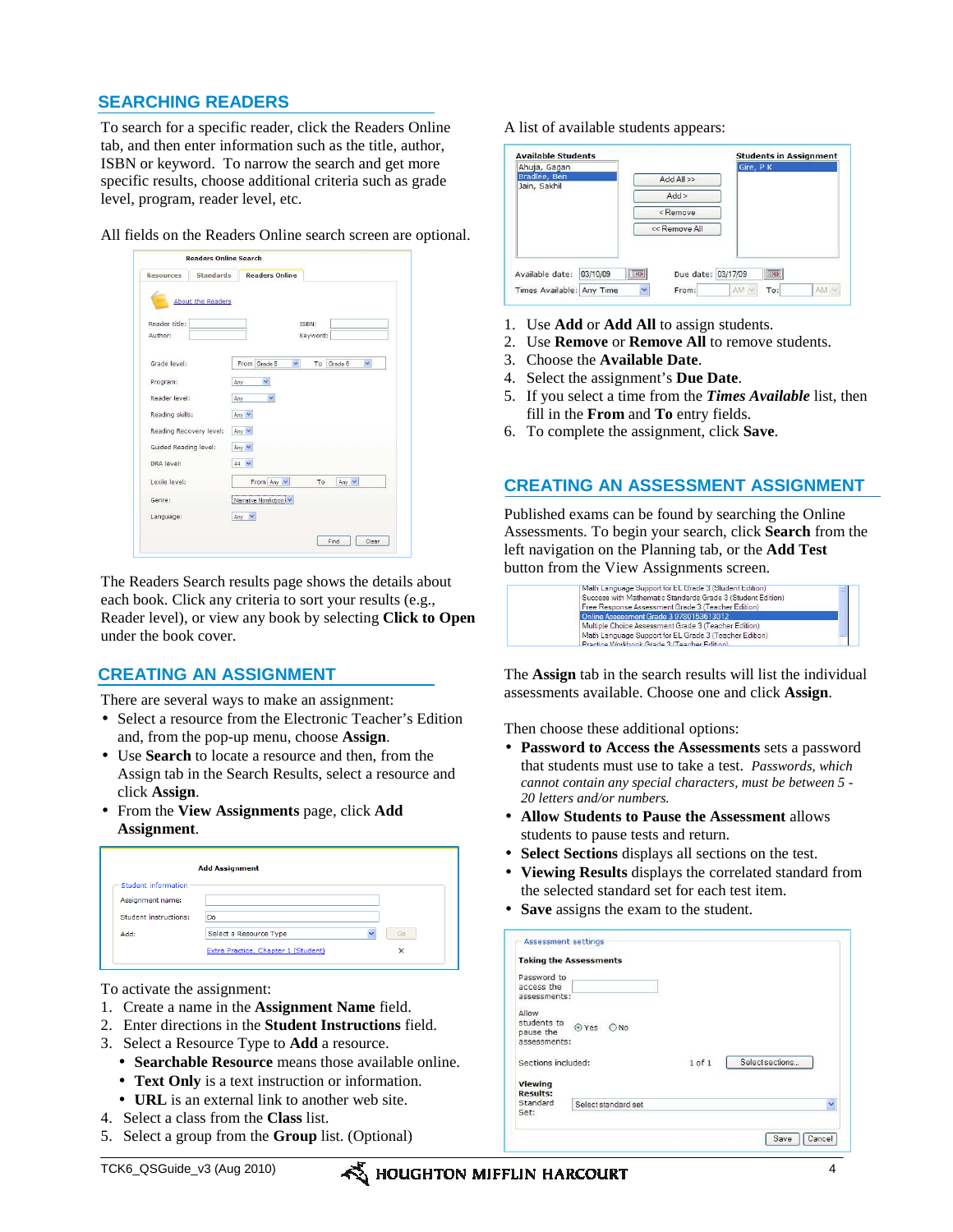# **FINDING ASSIGNMENTS**

To find any assignments you have made, select **Assignments** from either the Teacher's Desktop or the top navigation menu on any page.



- **From** and **To** dates filter your search.
- Selecting a class, subject, or student is optional.
- Selecting a student displays **View Student Test** link.
- **Show only assessments** limits search results to exams.

| $1 - 2$ of $2$ Records |                   |                 |                      |               |                                                               |
|------------------------|-------------------|-----------------|----------------------|---------------|---------------------------------------------------------------|
| <b>Subject</b>         | <b>Assignment</b> | <b>Due Date</b> | <b>Student Count</b> | <b>Status</b> | <b>Actions</b>                                                |
| <b>Mathematics</b>     | Chapter 1 Test    | 08/16/10        | 1/2                  | In progress   | <b>Edit Delete Copy</b><br><b>Results &amp; Prescriptions</b> |
| <b>Mathematics</b>     | New assignment    | 08/16/10        | N/A                  | Completed     | <b>Edit Delete Copy</b><br><b>View Progress</b>               |

- To review an assignment, click **View.**
- To delete an assignment, click **Delete.** *This will also remove the assignment from the student's To Do List.*
- To view test results and recommended remediations, click **Results & Prescriptions.**

# **VIEWING TEST RESULTS**

Click **Results & Prescriptions** from the View Assignments screen to view test results, enter scores, and see any prescriptive activities ThinkCentral has recommended.

|         | <b>View Assignments</b> | > View Class Results & Prescriptions |                              |                       |      |                                 |
|---------|-------------------------|--------------------------------------|------------------------------|-----------------------|------|---------------------------------|
| Test:   |                         | Assessment Guide Chapter 1 Posttest  |                              |                       |      |                                 |
| Class:  | Neil Class              |                                      | Assigned: 12/19/2008         |                       | Due: | 12/26/2008                      |
|         | Select Last Name        | <b>First Name</b>                    | <b>Cumulative Test Score</b> | <b>Mastered Test?</b> |      | <b>Prescriptions Suggested?</b> |
| r.      | Katlin                  | Logan                                | 43%                          | No                    |      | yes                             |
| $\circ$ | Bradlee                 | Ben                                  | Expired                      | Not Scored            |      |                                 |
| $\odot$ | Kuritzky                | Carter                               | 86%                          | Yes                   |      | yes                             |
| $\circ$ | Twelve                  | Adam                                 | Expired                      | Not Scored            |      |                                 |

- **Cumulative Test Score** shows a student's responses.
- **Mastered Test?** displays whether or not a student has achieved mastery, based on the targeted level.
- **Prescriptions Suggested?** informs you whether ThinkCentral has recommendations based on test results. Regardless of whether or not a student has attained overall mastery, the system may recommend prescriptions based on how well the student did on standards based on particular skills.
- To score a test, click **Enter Scores**.
- To view system recommendations, click **View & Assign Prescriptions**.

# **VIEWING & ASSIGNING PRESCRIPTIONS**

On the View Class Results & Prescriptions page, choose a student and then click **View & Assign Prescriptions**.

| Find prescriptions                                                                                               |                               |               |                |               |
|------------------------------------------------------------------------------------------------------------------|-------------------------------|---------------|----------------|---------------|
| Student: Carter Kuritzky v Standard Set: Mathematics Framework for California Public Schools K-12 (March 2005) v |                               |               |                | Clear<br>Find |
| Prescriptions                                                                                                    |                               |               |                |               |
| <b>Teacher Activities</b><br><b>Student Activities</b>                                                           | 0 of 1 standards mastered     |               |                |               |
|                                                                                                                  |                               |               |                |               |
| <b>Standards &amp; Prescriptions</b>                                                                             | <b>Actions</b>                | <b>Status</b> | Date           |               |
| ы<br><b>Expand/Collapse All</b>                                                                                  |                               |               |                |               |
| $\Box$<br>1.NS.1.1 $\overline{\mathbf{Q}}$ 2 of 3 questions correct                                              |                               |               |                |               |
| Benchmark Intervention, Skill B1                                                                                 | View Resource Schedule Assign | Assigned      | due 12/26/2008 |               |
| Practice 1.1 (Student)                                                                                           | View Resource Schedule Assign |               |                |               |
| Problem Solving & Reading Strategies 1.1<br>(Student)                                                            | View Resource Schedule Assign |               |                |               |
|                                                                                                                  | View Resource Schedule Assign | Scheduled     | for 06/16/2008 |               |

- **Standards & Prescriptions** displays the standards that the student failed to master, and the names of recommended lessons or activities.
- In the **Actions** column:
	- o To review lessons/activities**,** click **View Resource.**
	- o To add to the lesson planner, click **Schedule.**
	- o To assign a lesson or activity, click **Assign.**
- To see the instructor's, non-assignable version of these resources, click the tab marked **Teacher Activities**.
- To go to the previous page, click **Back to Class Results**.

# **GENERATING REPORTS**

To generate reports to track student performance, select **Reports** from either the Teacher's Desktop or the top navigation menu on any page.

#### Choose a report, and then click **Create Report**.

| <b>Performance Reports</b><br>Class Performance Report<br>Class Summary<br>Class Report by Standards Not Mastered<br>Student Performance Report<br>Student Test Summary<br>○ Student Assessment Report<br>Assignments Report | <b>Class Performance Report</b><br>The Class Performance Report identifies how<br>the class and each student in the class are<br>performing against specific state standards<br>or lesson objectives.<br>Sample report |
|------------------------------------------------------------------------------------------------------------------------------------------------------------------------------------------------------------------------------|------------------------------------------------------------------------------------------------------------------------------------------------------------------------------------------------------------------------|
|------------------------------------------------------------------------------------------------------------------------------------------------------------------------------------------------------------------------------|------------------------------------------------------------------------------------------------------------------------------------------------------------------------------------------------------------------------|

Report types vary but, in general, you will need to:

- **1.** Select the Report Criteria
	- o **Class**
	- o **Subject**
	- o **Date Range**
	- o **Test Details**
	- o **Standard Set**
- 2. Select the tests for the report
- **3.** Choose the report export type.
- 4. Click **Generate Report**.